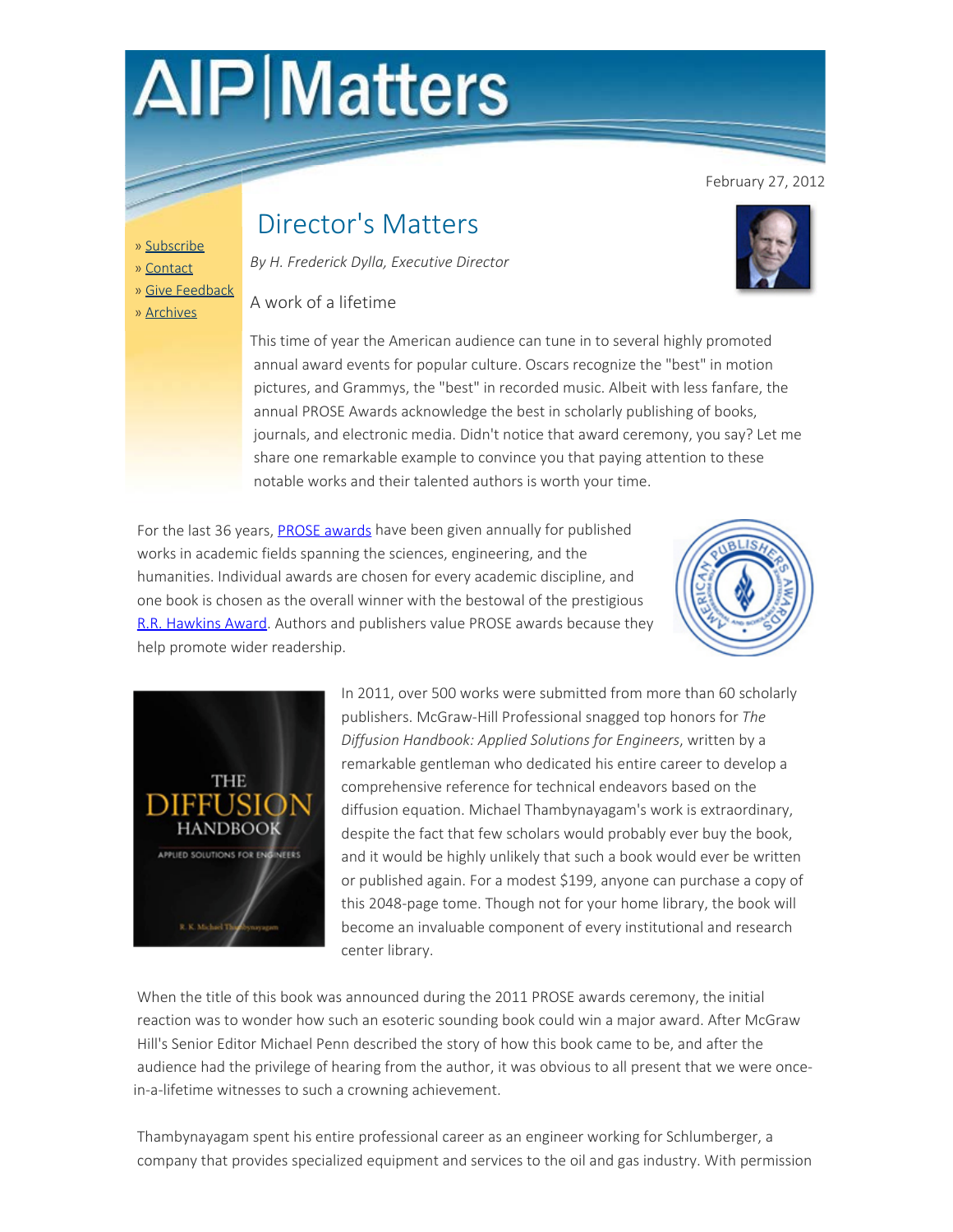from his employer, Thambynayagam began research and the writing of a comprehensive reference book on the applications of a very important equation for science and engineering—the diffusion equation. For example, this relatively simple equation can be applied to the motion of atoms and molecules across a boundary or to heat flow through a material. Applications extend to almost every technical endeavor from the practical to the purely academic—from the extraction of oil from rock strata, to the safe design of a large structure such a suspension bridge, to how long it takes to notice that someone has opened a jar of fresh peanut butter at the other side of a room.

Thambynayagam's book contains solutions to the diffusion equation for more than 1,000 separate applications. He had the perseverance to work through every single problem and develop a methodology to describe and display the setup and solution for each case, while exhibiting the personal fortitude to stick with this laborious task for essentially his entire working career. It is also remarkable that both his employer and his publisher fully sanctioned, supported, and maintained their support for Thambynayagam's book throughout its decade-long gestation period. Such dedication to an academic project is unique in the context of our web-based world of communications where our psyches are constantly inundated with increasingly more information, leaving less time for concentration on any one topic.

I thank the Association of American Publishers for recognizing an exceptional engineer for his invaluable contributions to science and technology.

### **Publishing Matters**

*JCP* puts spotlight on Nobel Laureate Roald Hoffmann



 This week, *The Journal of Chemical Physics'* (JCP) Spotlight Collections is putting the spotlight on Nobel Laureate Roald Hoffmann, Cornell University's Frank H.T. Rhodes Professor in Humane Letters and professor emeritus of chemistry. The focus is on Hoffmann's recent work on hydrogen, the lightest and most abundant element in the universe. Although normally a gas, hydrogen's properties change under extreme pressure, and it can act like a metal. Under these conditions, the system becomes "the

 subject of intense experimental research and an important problem" for physicists and chemists to solve, says Hoffmann. The features of this so-called dense hydrogen were the subject of a series of four papers, recently published in *The Journal of Chemical Physics*, that were written by Hoffmann and his Cornell colleagues, including chemist Vanessa Labet and physicist Neil Ashcroft. You can read more about [the](http://jcp.aip.org/nobel_laureate_roald_hoffmann) work and listen to Hoffmann and his colleagues reflect on their studies in a podcast on the JCP Spotlight Collections website.

#### **Physics Resources Matters**

SRC contributes to international gender and science assessment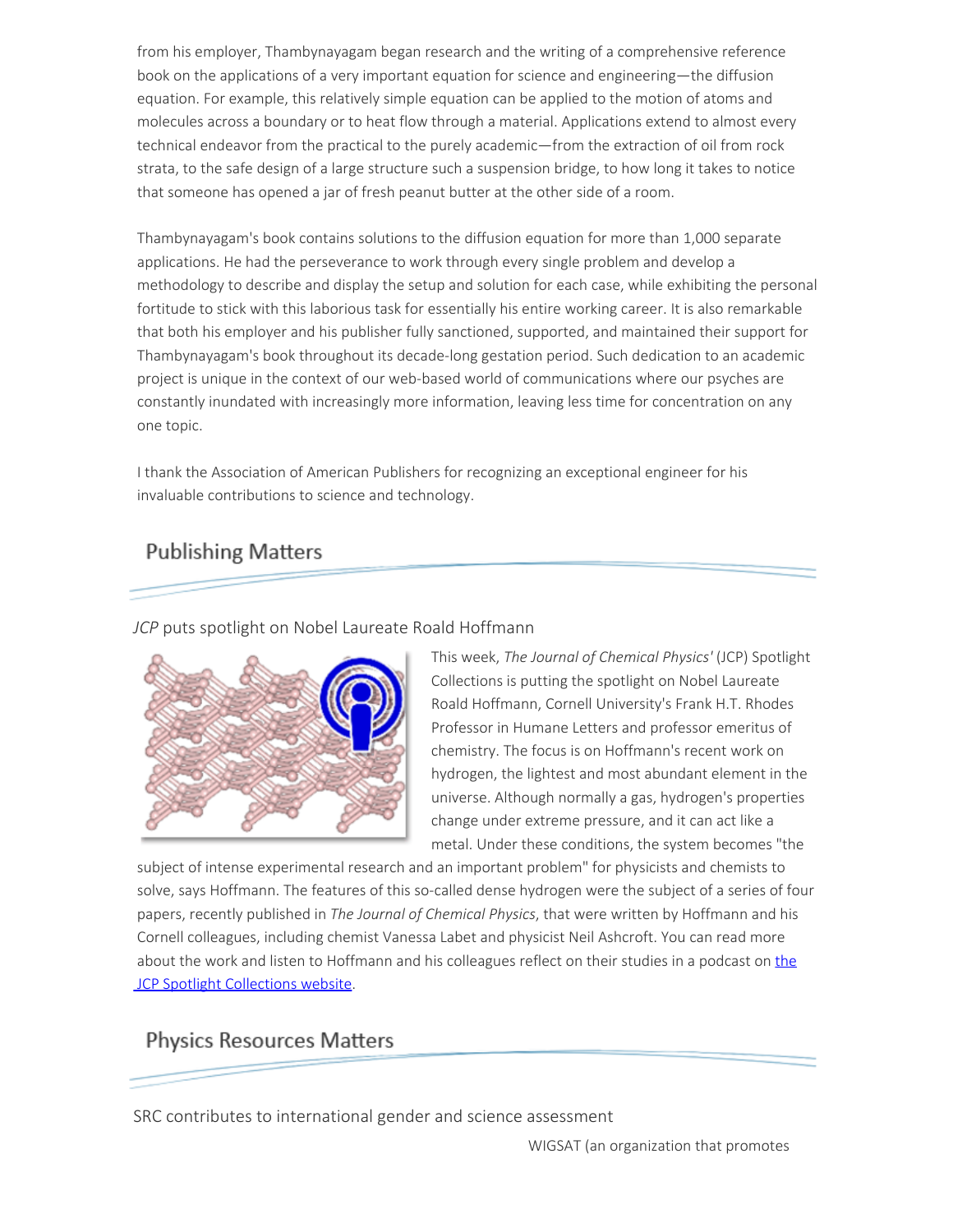wigsat women, technology, society



 women's global involvement in innovation, science, and technology) and the Organization for Women in Science for the

 Developing World contracted with the Statistical Research Center (SRC) to prepare a report on US policies that might be influencing American women's participation in science and technology. The report includes data on the rate at which women participate in various science and technology (S&T) arenas. Researchers from Brazil, India, Indonesia, South Africa, South Korea, and the European Union were also asked to provide data on policies and statistics from their areas. WIGSAT will assemble the data in order to make comparisons across regions.

The purpose of the study is to compare how policies affect women's participation in innovation, science, and technology globally. WIGSAT contacted the SRC because of Dr. Rachel Ivie's expertise on topics concerning women in science. Ivie worked with SRC staff member Arnell Ephraim, who has a master's degree in public policy analysis, to collect the data and write the report for this project. Once data are received from all participating countries, analysis may reveal the most effective strategies for increasing the number of women in S&T fields. We hope to share findings from the study with the physics community once the results are available.

*Inside Science* reports on disease epidemics insights from the AIP journal *Chaos*



A story posted by AIP's [Inside Science News Service](http://www.insidescience.org/) (ISNS) last Thursday featured research from the AIP journal *Chaos*. ["To Stop Epidemics, Acting Locally More](http://www.insidescience.org/news-service/1-2501)  [Important than Globally](http://www.insidescience.org/news-service/1-2501)" explained how a team of Australian and Chinese researchers used the mathematics of modeling networks to study the spread of disease. The researchers found steps taken in response to local knowledge of a disease, such as

Influenza, or flu, is a respiratory infection caused by several flu viruses. Credit: NIAID

 epidemics than general steps taken in response to global information learned, for example, by listening to mass media. The ISNS story was written by Pulitzer Prize–winning

avoiding specific places or people, are more effective at halting the spread of

 freelance contributor Joel Shurkin and was picked up by a number of outside news outlets, including [MedicalXpress](http://medicalxpress.com/) and [PhysicsCentral.](http://physicscentral.com/) The ISNS news editors got the story idea from the "Interesting Papers" service provided by the AIP Journal Publishing office.

## Coming Up

February 27 – March 2

• APS March Meeting (Boston, MA)

Associated AIP Events:

- February 25 *Journal of Chemical Physics* editors meeting
- February 26 AIP Journal Editors Spring Conference
- February 27 *Journal of Chemical Physics* Editorial Advisory Board dinner meeting